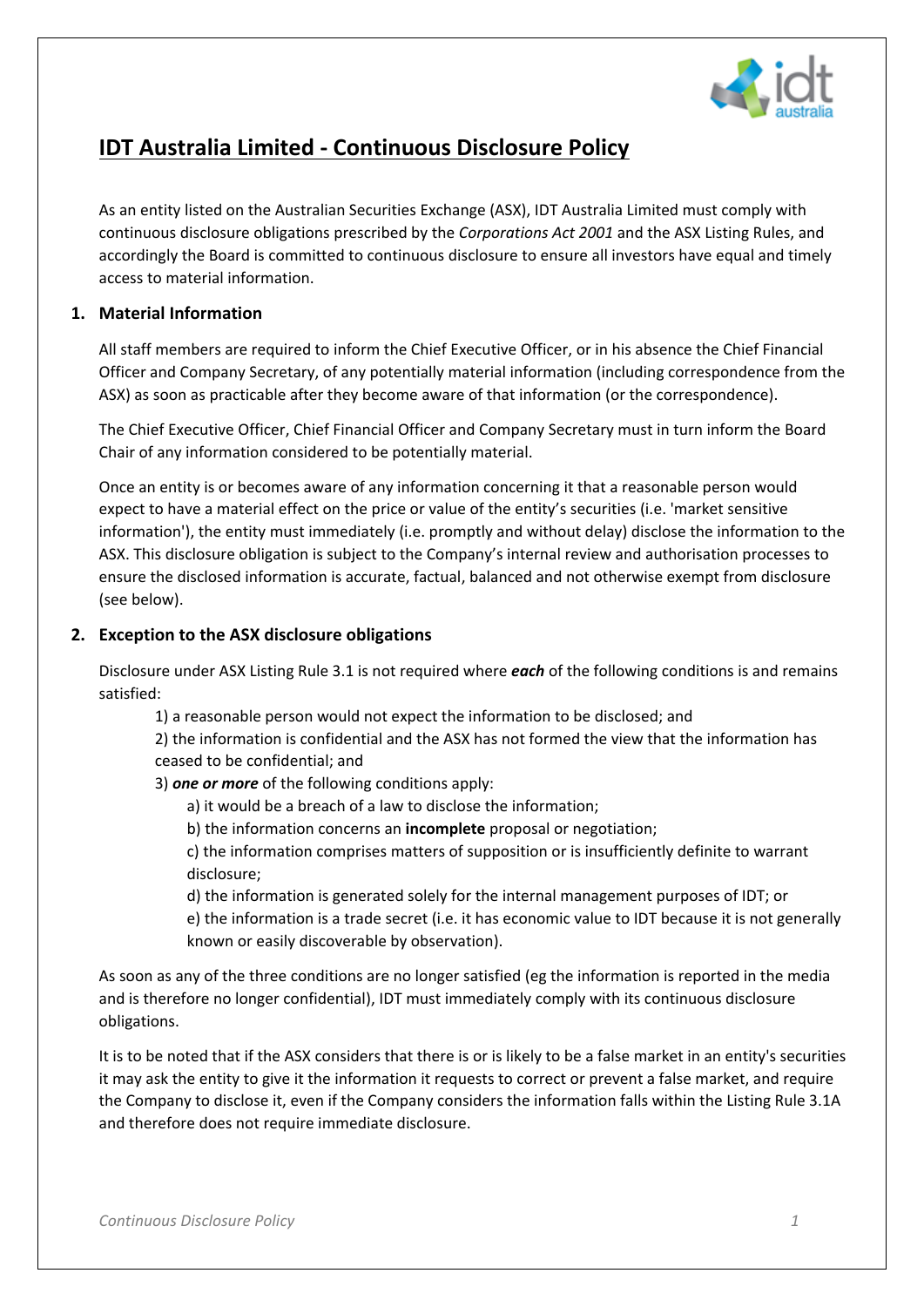## **3. When is the Company aware of information?**

Once a Director or Officer (which includes KMP) becomes aware of information he or she must immediately consider whether the information should be given to the ASX. If in doubt, Directors or Officers should consult with the Company Secretary to clarify whether any information is price sensitive. If staff members are unsure about the materiality of information they have become aware of (including by way of 'rumours' on their social media), they must immediately refer it to the Company Secretary (or a Director) for assessment.

The disclosure obligations do not apply where the information is "publicly available".

## **4. What information has a material effect on price?**

The effect of information (which is not restricted to financial information) on the price or value of the Company's securities is to be judged (objectively) by the expectations of a "reasonable person". A reasonable person would expect information to have a material effect on the price or value of the Company's securities if the information would, or would be likely to, influence persons who commonly buy or sell securities in deciding whether or not to deal in the Company's securities. Disclosure has to be assessed in light of circumstances affecting the Company at the time (including any external information publicly available at the time and the Company's previous announcements or disclosure in periodic or other disclosure documents).

#### **5. Disclosure Procedures**

Once the requirement to disclose has been triggered, the information must be immediately (i.e. promptly and without delay) disclosed to the ASX for release. The Company Secretary is responsible for the disclosure of material information to the ASX and ASIC and maintains a procedural methodology for disclosure as well as for record keeping. Refer to the Security Holder Communications Policy on the Company's website for the method of disclosure to shareholders and the general public. No person other than the Company Secretary is authorised or permitted to make an announcement, unless to the extent specifically directed by the Board. Depending on the type, extent and timing of the Officers becoming aware of the information and the significance of the information, the Board may decide to request a trading halt pending full disclosure to the market.

Investor Presentations are to be released on the ASX Markets Announcements Platform before the presentation is delivered. If there are to be a series of presentations containing the same or substantially the same information / data, subsequent presentations do not need to be released if they do not contain any new information not already released to the ASX market.

## **6. Approval of Disclosure**

Subject to the Company's overriding obligations to disclose price sensitive announcements 'immediately' (i.e. promptly and without delay), Board members are to approve material market announcements, and once announced, are to be promptly notified of their release on the ASX Markets Announcements Platform. Purely procedural compliance disclosures do not need to be circulated to the Board and may be made by the Company Secretary, unless the Board requires otherwise.